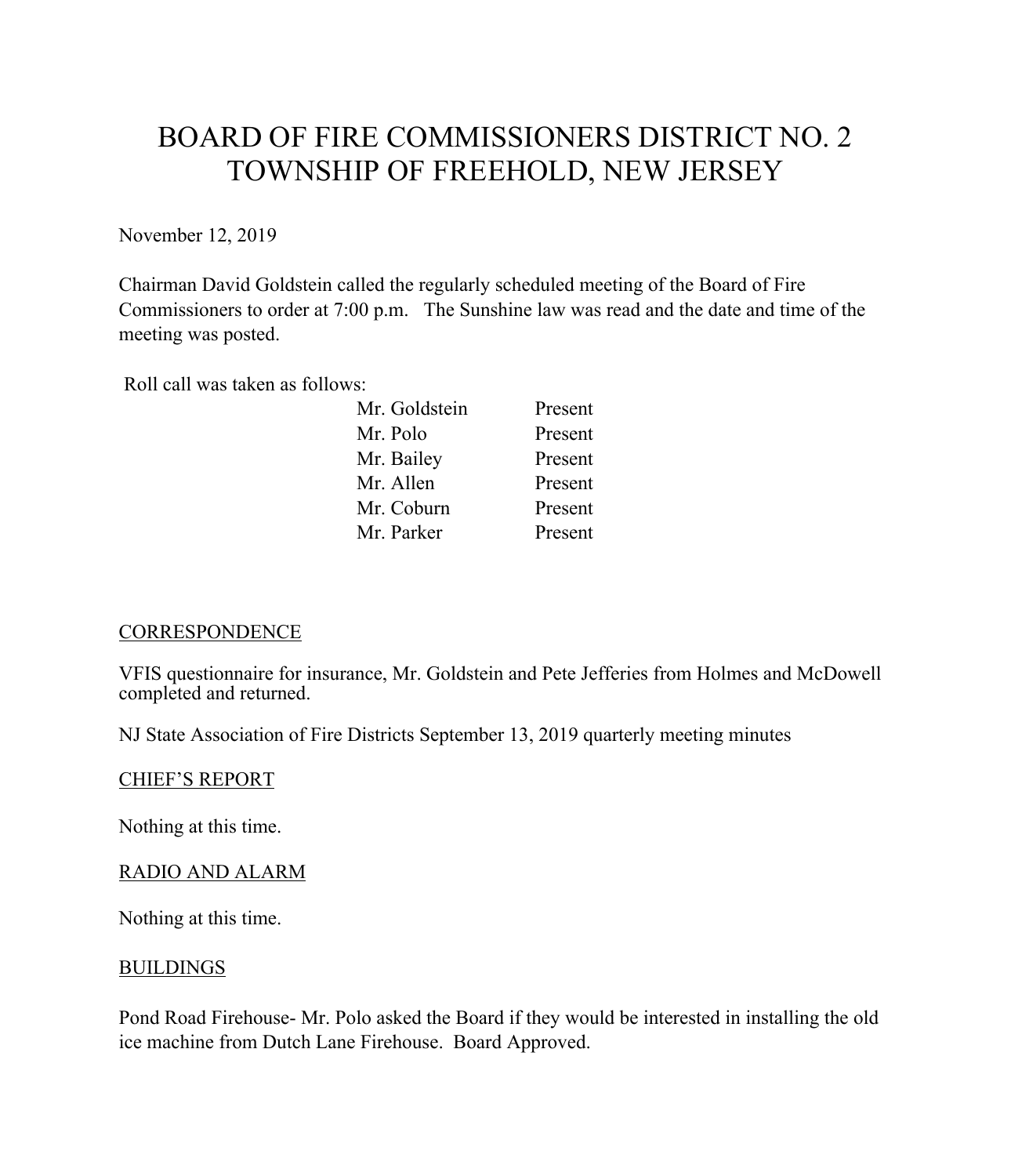# **INSURANCE**

Nothing at this time

### MAINTENANCE

Nothing at this time.

## OLD BUSINESS

Fire Company President Tom Whelan will be putting together a recruitment committee for new members, focusing on advertising in the schools for junior members, yard signs and possibly a mass email about volunteering.

Truck committee- for the record Mr. Bailey doesn't feel the truck committee is doing the tax payers justice by delaying the spec from going out.

Mr. Goldstein for the record doesn't feel the Board is doing the taxpayers justice by delaying the committee a year ago by getting a spec writer and asking for the specs to be sent to more companies.

The truck committee will be having a meeting next week.

Chief truck-GM strike is over, Mr. Goldstein will get prices for Subruban to compare with the Tahoe.

Chief Assistant position, Mr. Goldstein will ask the officers at the next company meeting if there are interested in hiring one.

#### NEW BUSINESS

Nothing at this time.

#### **TREASURER**

\$64.28 rebate from American Power and Gas for Daniels Way Firehouse deposited in the Money Market account on 11-4-2019